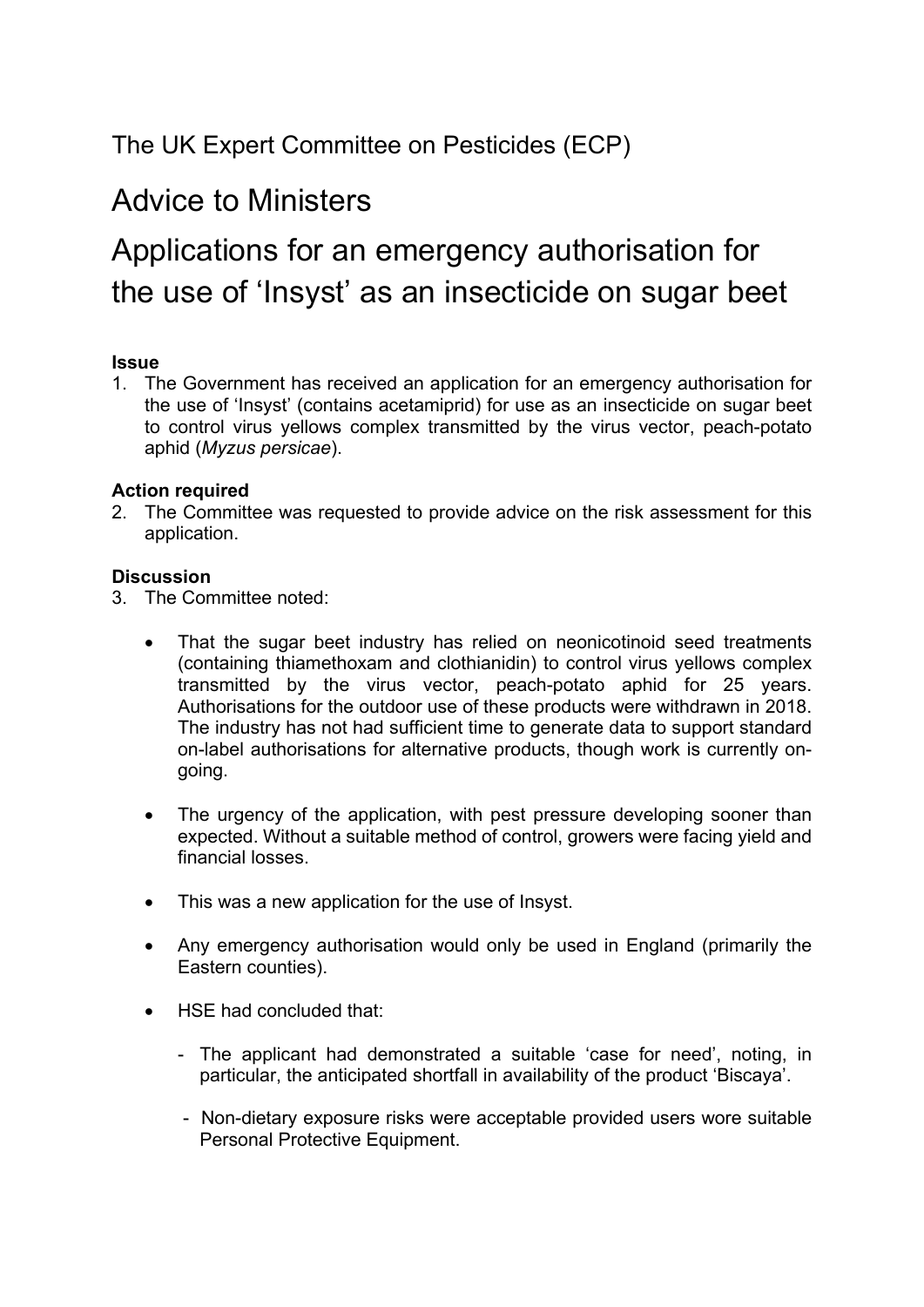- Consumer exposure assessments included an element of uncertainty, due to the number of supporting field trial data, but that the available evidence provided an assurance that Maximum Residue Levels would not be exceeded and that the use would not harm human health.
- The environmental fate and behaviour assessment did not identify any harm to groundwater quality.
- Ecotoxicological risks were acceptable for virtually all compartments provided appropriate risk mitigation was imposed. Risks to non-target arthropods are to be mitigated by the imposition of a 10m buffer zone and use of two-star drift reducing technology, but it is uncertain whether this will afford the usual degree of assurance.

#### **Committee advice and views**

- 4. The Committee advised that:
	- based on the evidence presented and the product being used in the way proposed by HSE, it was possible to manage key risks to human health and the environment.
	- Government should take account of, and look to minimise the risk of, an excessive number of consecutive sprays of products containing neonicotinoid pesticides that have been approved for emergency use (in order to address resistance and environmental risks).
- 5. ECP also took the view that:
	- A case for need had been demonstrated (potentially significant agronomic impacts arising from a failure to manage the pests and a lack of a suitable range of control options).
	- It would be appropriate to: review guidance on aphid monitoring to resolve inconsistencies; undertake monitoring in all fields and report this at field level to improve understanding of pest pressures;
	- It was not possible to conclude that acetamiprid is not toxic to earthworms from the data provided, but that the impact of pesticide use would be extremely limited compared to wider land management practices, in particular, seed bed preparation.
	- Work to breed resistant varieties appeared to have the potential to avoid longterm reliance on emergency authorisations.
	- Buffer zone mitigation advice could be reviewed to avoid the risks associated with the implication that nozzles be changed between or within fields.